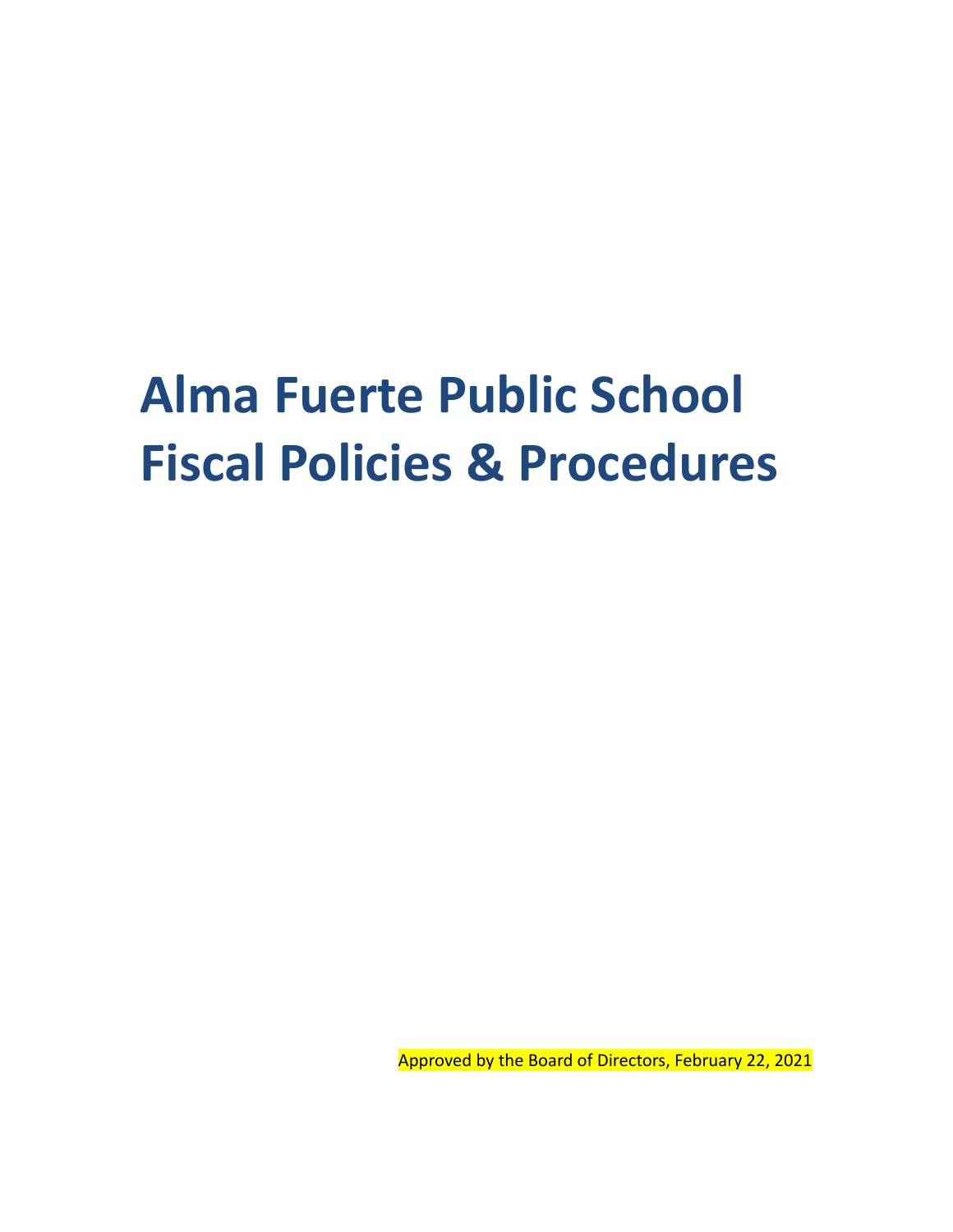# **Alma Fuerte Public School Fiscal Policies & Procedures**

# **Table of Contents**

| <b>Introduction</b>                           | 1                       |
|-----------------------------------------------|-------------------------|
| <b>Accounting Procedures</b>                  | 1                       |
| <b>Basis of Accounting</b>                    | $\mathbf{1}$            |
| <b>Bank Reconciliations</b>                   | $\mathbf{1}$            |
| <b>Record Keeping</b>                         | $\mathbf{1}$            |
| <b>Internal Controls</b>                      | $\overline{\mathbf{2}}$ |
| <b>Lines of Authority</b>                     | $\overline{2}$          |
| <b>Segregation of Duties</b>                  | 3                       |
| <b>Financial Planning &amp; Reporting</b>     | 3                       |
| <b>Budgeting Process</b>                      | 3                       |
| <b>Internal Financial Reports</b>             | 4                       |
| Audit                                         | 4                       |
| Tax Compliance                                | 5                       |
| <b>Exempt Organization Returns</b>            | $\sqrt{5}$              |
| Quarterly/Annual Payroll Reports              | 5                       |
| <b>Revenue &amp; Accounts Receivable</b>      | 5                       |
| Cash Receipts                                 | 5                       |
| Deposits                                      | 6                       |
| <b>Expense &amp; Accounts Payable</b>         | 6                       |
| Payroll                                       | 6                       |
| Time Sheet Preparation & Approval             | 6                       |
| Payroll Additions, Deletions, and Changes     | $\overline{7}$          |
| Payroll Preparation & Approval                | $\overline{7}$          |
| Pay Upon Termination                          | 8                       |
| <b>Purchases &amp; Procurement</b>            | 8                       |
| <b>Credit Cards</b>                           | 9                       |
| Debit Cards                                   | 10                      |
| <b>Independent Contractors</b>                | 10                      |
| <b>Invoice Approval &amp; Processing</b>      | 11                      |
| <b>Cash Disbursements</b>                     | 11                      |
| Petty Cash                                    | 11                      |
| Employee and Volunteer Expense Reimbursements | 12                      |
| <b>Travel Expenses</b>                        | 13                      |
| <b>Governing Board Expenses</b>               | 13                      |
| <b>Asset Management</b>                       | 13                      |
| <b>Cash Management and Investments</b>        | 13                      |
| Capital Equipment                             | 14                      |
| Loans                                         | 14                      |
| Insurance                                     | 14                      |
| Parking Lot Liability                         | 15                      |
| <b>Operating Reserve</b>                      | 15                      |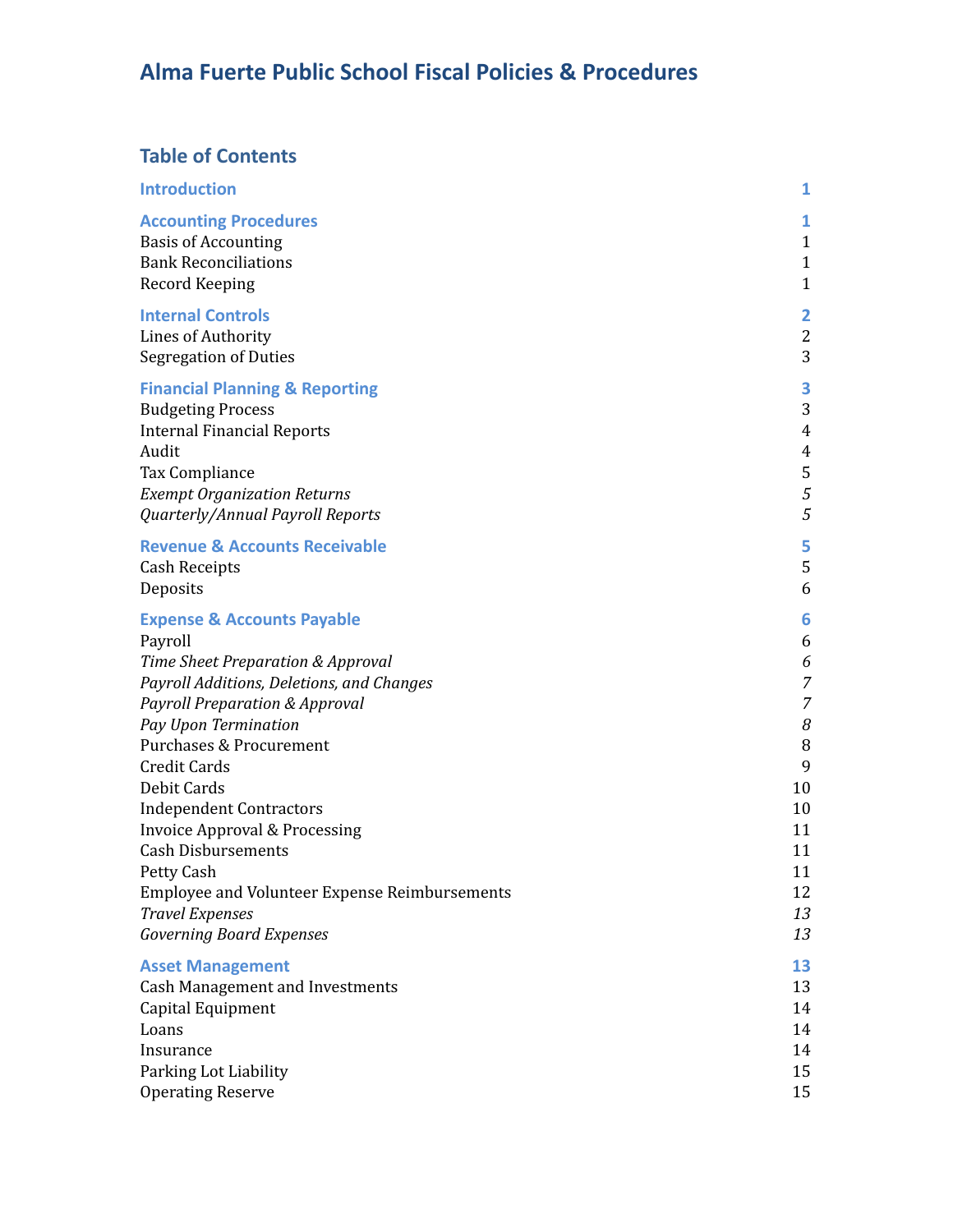# <span id="page-2-0"></span>**Introduction**

The Governing Board of Alma Fuerte Public School has reviewed and adopted the following policies and procedures to ensure the most effective use of the funds of Alma Fuerte Public School to support its mission and to ensure that the funds are budgeted, accounted for, expended and maintained appropriately.

# <span id="page-2-1"></span>**Accounting Procedures**

This section covers basic accounting procedures for the organization. The accounting procedures used by the organization shall conform to Generally Accepted Accounting Principles (GAAP) to ensure accuracy of information and compliance with external standards.

# <span id="page-2-2"></span>**Basis of Accounting**

**Policy:** The organization uses the accrual-basis of accounting at year-end, meaning that revenues are recorded when earned, and expenses are recorded when a liability is incurred regardless of when the receipt or payment of cash takes place.

# **Procedures:**

- Throughout the fiscal year, revenue is recorded in the month in which it is received and expenses are recorded in the month in which they occur.
- At the close of the fiscal year, all revenue earned in the fiscal year, but not received is accrued. All expenses that have been incurred but not paid are also accrued. This ensures that the year-end financial statements reflect all revenue earned and all expenses incurred during the fiscal year.
- Year-end books, inclusive of adjusting journal entries, are closed by December 15, the date by which the audit report must be submitted to the state controller and respective reporting agencies.

# <span id="page-2-3"></span>**Bank Reconciliations**

Policy: Bank reconciliation and approval will occur on a monthly basis.

- The ExED Accounting Associate or Senior Accounting Associate (AA/SAA) assigned to the organization will print the bank statements directly from the online banking system. If online banking is unavailable, the organization will make copies of the original statement available to ExED.
- The ExED AA/SAA will prepare the bank reconciliation by matching payments and deposits recorded in the system with those that cleared the bank. Any discrepancies will be investigated and corrected as needed in consultation with the Operations Manager within one week of discovery of any discrepancy.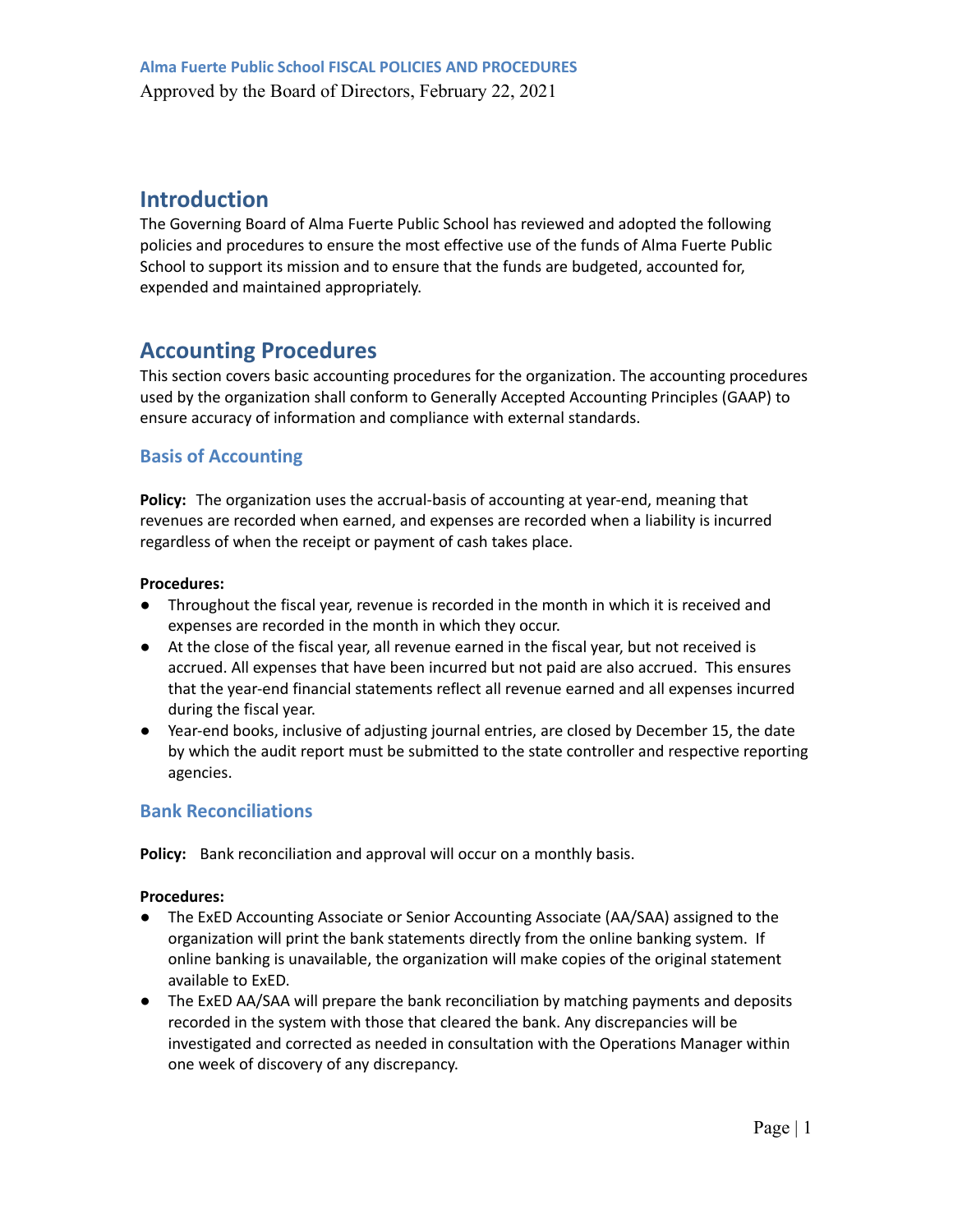# Approved by the Board of Directors, February 22, 2021

- The Director assigned to the organization will review and approve the bank reconciliation by initialing and dating the report.
- The bank reconciliation will be included with the monthly financial report for review by the Operations Manager.
- Bank reconciliations will be completed within three weeks of the date that the bank statement is available.

# <span id="page-3-0"></span>**Record Keeping**

**Policy:** Financial records will be retained for a minimum of seven years or as outlined in the organization's Document Retention Policy.

#### **Procedures:**

- ExED will retain financial records, including transaction ledgers, canceled/duplicate checks, attendance and entitlement records, payroll record, and any other necessary fiscal documentation at its site until the prior year audit has been completed.
- ExED will deliver financial records to the organization for storage for the remaining years of the seven year retention period.
- At the discretion of the Governing Board or Operations Manager, certain documentation may be maintained for a longer period of time.
- Financial records will be shredded at the end of their retention period.
- <span id="page-3-1"></span>● Backup copies of electronic and/or paper documentation should be stored in a secure location.

# **Internal Controls**

The organization employs several safeguards to ensure that financial transactions are properly authorized, appropriated, executed and recorded.

All documentation related to financial matters will be completed by computer, typewriter, or ink. Completion by pencil is not permitted. The organization employs various electronic systems and processes to complete the work associated with its fiscal operations (e.g., SpendBridge, Paycom). The electronic systems the organization chooses to use may change over time and new electronic systems may be introduced. The organization will configure the electronic systems to ensure they align to the organization's internal controls.

# <span id="page-3-2"></span>**Lines of Authority**

#### **Governing Board**

- Approves the fiscal policies and procedures and delegates administration of the policies and procedures to the Operations Manager and/or Director.
- Ensures that the fiscal policies and procedures are current, meaning that they have been reviewed and updated annually.
- Approves the opening and closing of bank accounts and the list of authorized signers and the organization address on record.
- Approves all third-party loans.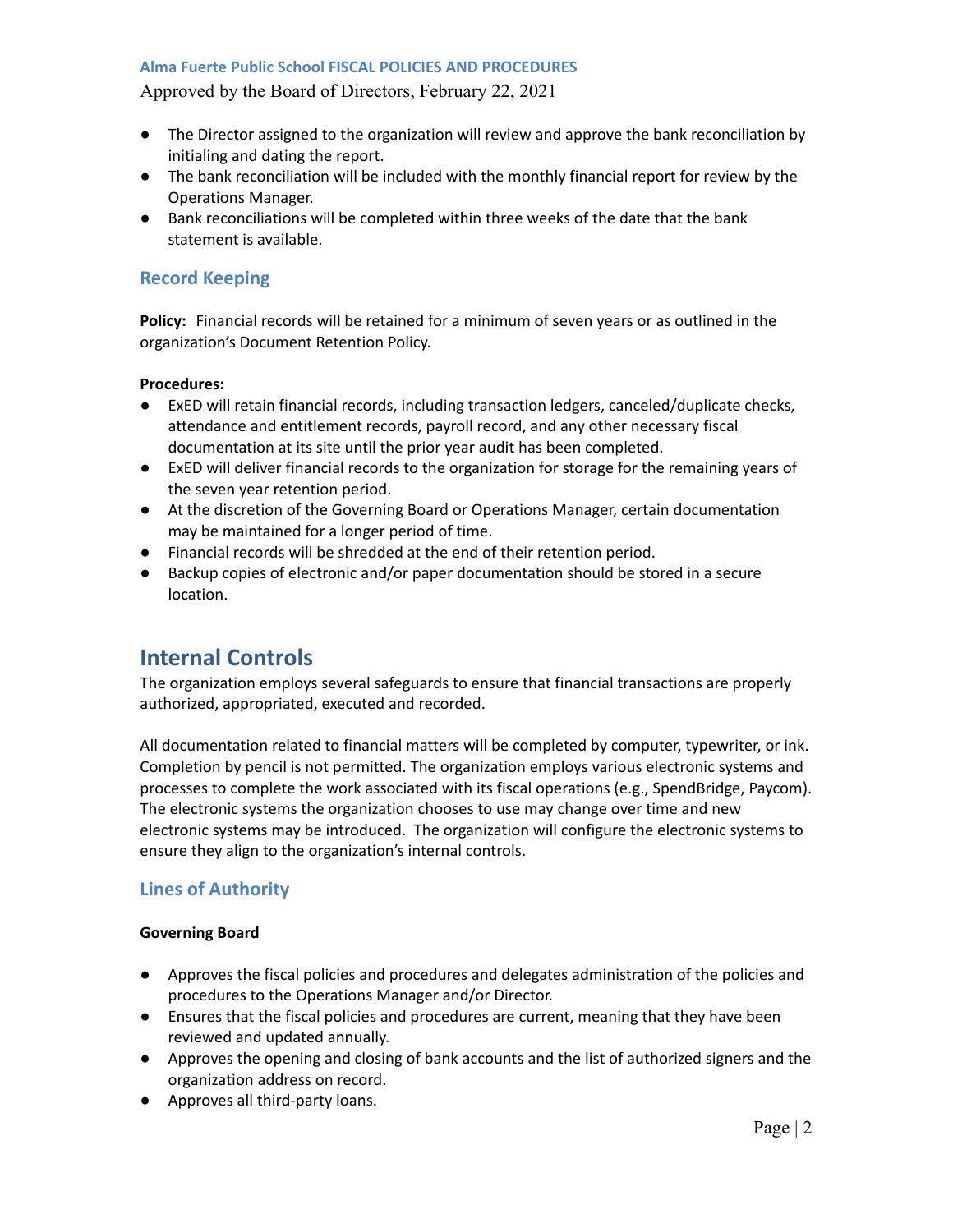Approved by the Board of Directors, February 22, 2021

- Approves the opening of business credit cards.
- Reviews and approves the annual budget.
- Reviews annual and monthly financial statements, including the monthly check register and the ExED-prepared financial dashboard and budget-to-actual variance analysis.
- Reviews the Operations Manager' and Director' performance annually and establishes the salary.
- Reviews and approves all contracts \$10,000 and over.
- Reviews and approves all non-budgeted expenditures \$10,000 and over.
- Commissions the annual financial audit by an independent third party auditor approved by the State of California.
- Approves the annual financial audit by December 15.
- Appoints someone else to perform the duties of the Operations Manager and Director in the case of absence.
- Formally acknowledge at a public meeting the receipt of any grant over \$50,000.

#### **Director**

- **●** Is responsible for all operations and activities related to financial management.
- **●** Develops the annual budget with ExED.
- Reviews and approves all contracts under \$10,000.
- Reviews and approves all expenditures under \$10,000.
- Oversees the adherence to all internal controls.
- **●** Appoints someone else to perform his/her duties in case of absence.Helps develop the annual budget with ExED.
- Appoints someone else to perform his/her duties in case of absence.

# <span id="page-4-0"></span>**Segregation of Duties**

**Policy:** The organization's financial duties shall be distributed among multiple people to help ensure protection from fraud and error. The distribution of duties aims for maximum protection of the organization's assets while also considering efficiency of operations.

#### **Procedures:**

- Procedures for each section of this document will identify the position responsible for carrying out each function so that no single person or entity has sole control over cash receipts, disbursements, payrolls, and reconciliation of bank accounts.
- All administrative employees are required to take annual vacations of at least five (5) consecutive days. During the mandatory vacation, responsibilities shall shift to another employee who has been cross-trained in those responsibilities.

# <span id="page-4-1"></span>**Financial Planning & Reporting**

# <span id="page-4-2"></span>**Budgeting Process**

**Policy:** In consultation with the Director and Operations Manager, ExED will prepare the annual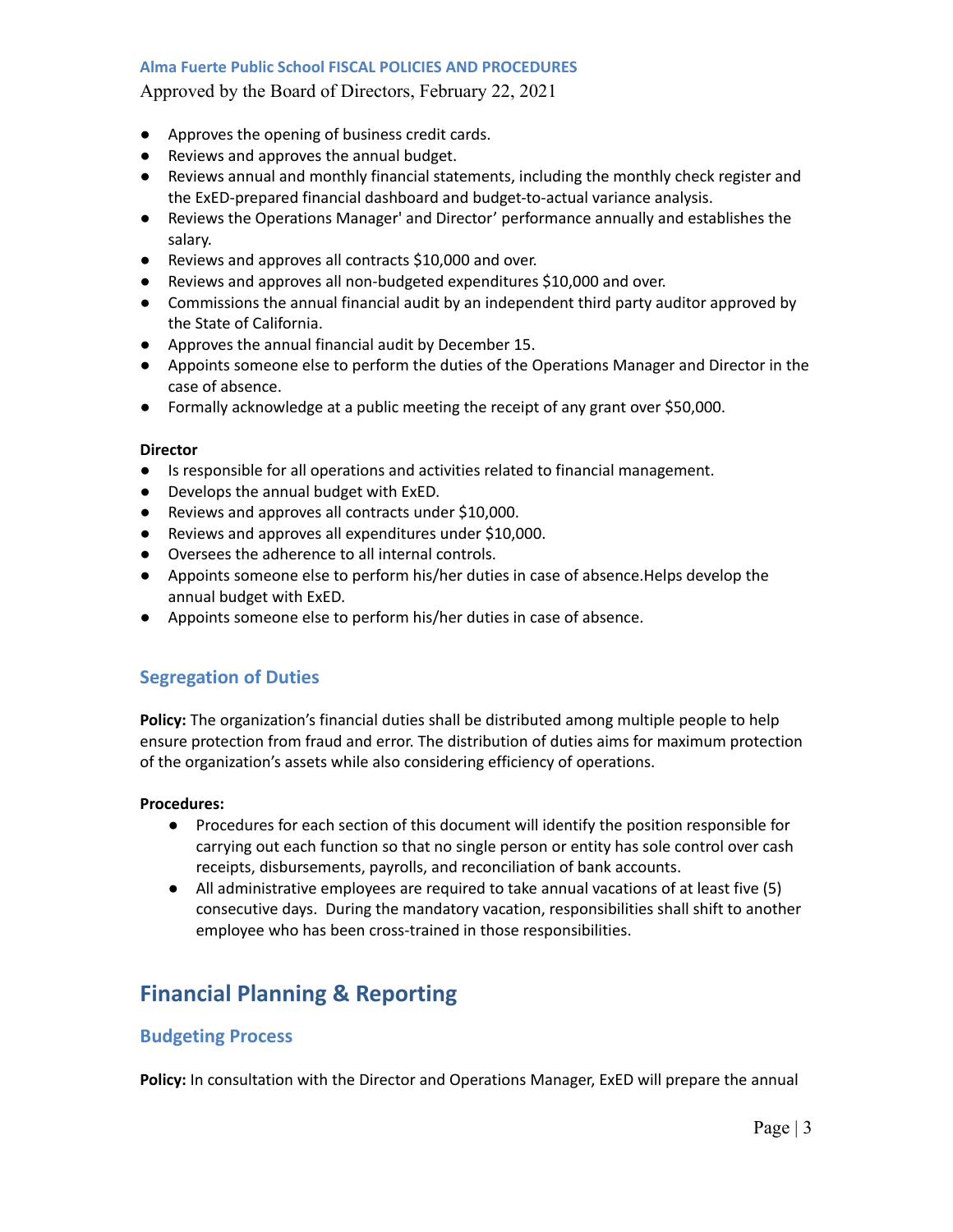Approved by the Board of Directors, February 22, 2021

budget for approval by the Governing Board. The budget is to be approved by the Governing Board prior to the start of each fiscal year.

#### **Procedures:**

- The Operations Manager will work together with the Director, Administrative Assistant and all program managers to ensure that the annual budget is an accurate reflection of programmatic and infrastructure goals for the coming year.
- ExED will ensure that the budget is developed using the organization's standard revenue recognition and cost allocation procedures.
- ExED, in consultation with the Governing Board, will set a target net income goal to meet strategic goals and/or comply with existing loan covenants.
- ExED will present a draft budget to the Finance Committee prior to the end of the fiscal year.
- The Finance Committee shall review and approve a recommended fiscal year budget and submit it for approval to the Governing Board.
- The Governing Board will review and approve the budget no later than its last meeting prior to the start of the fiscal year.
- ExED will prepare financial statements displaying budget vs. actual results for presentation to the Governing Board at each board meeting.

# <span id="page-5-0"></span>**Internal Financial Reports**

**Policy:** The organization reviews regular financial reports on a monthly basis.

#### **Procedures:**

- ExED is responsible for producing the following year-to-date reports within 45 days of the end of each month (in August through June): Income Statement including budget to actual variances, Balance Sheet, Financial Analysis, and Cash Flow Projection.
- ExED will also provide the Operations Manager with the bank reconciliation for review.
- ExED will also present a check register at each board meeting.
- The Director, Operations Manager, Administrative Assistant, and Board Finance Committee will review financial reports each month.
- ExED and/or the Finance Committee will present the financial reports to the Governing Board at each meeting.

# <span id="page-5-1"></span>**Audit**

**Policy:** The Governing Board will contract annually with a qualified independent certified public accounting firm to conduct an audit of the organization's financial statements in accordance with auditing standards generally accepted in the United States of America, *Government Auditing Standards* issued by the Comptroller General of the United States, and, if applicable, the *U.S Office of Management and Budget's Circular A-133.* The selected audit firm must be familiar with these standards, related State of California and Charter School regulations, and the *Standards and Procedures for Audits of California K-12 Local Education Agencies* Audit Guide (which can be found at <http://eaap.ca.gov/audit-guide/current-audit-guide-booklet/>), in order to properly conduct the audit engagement.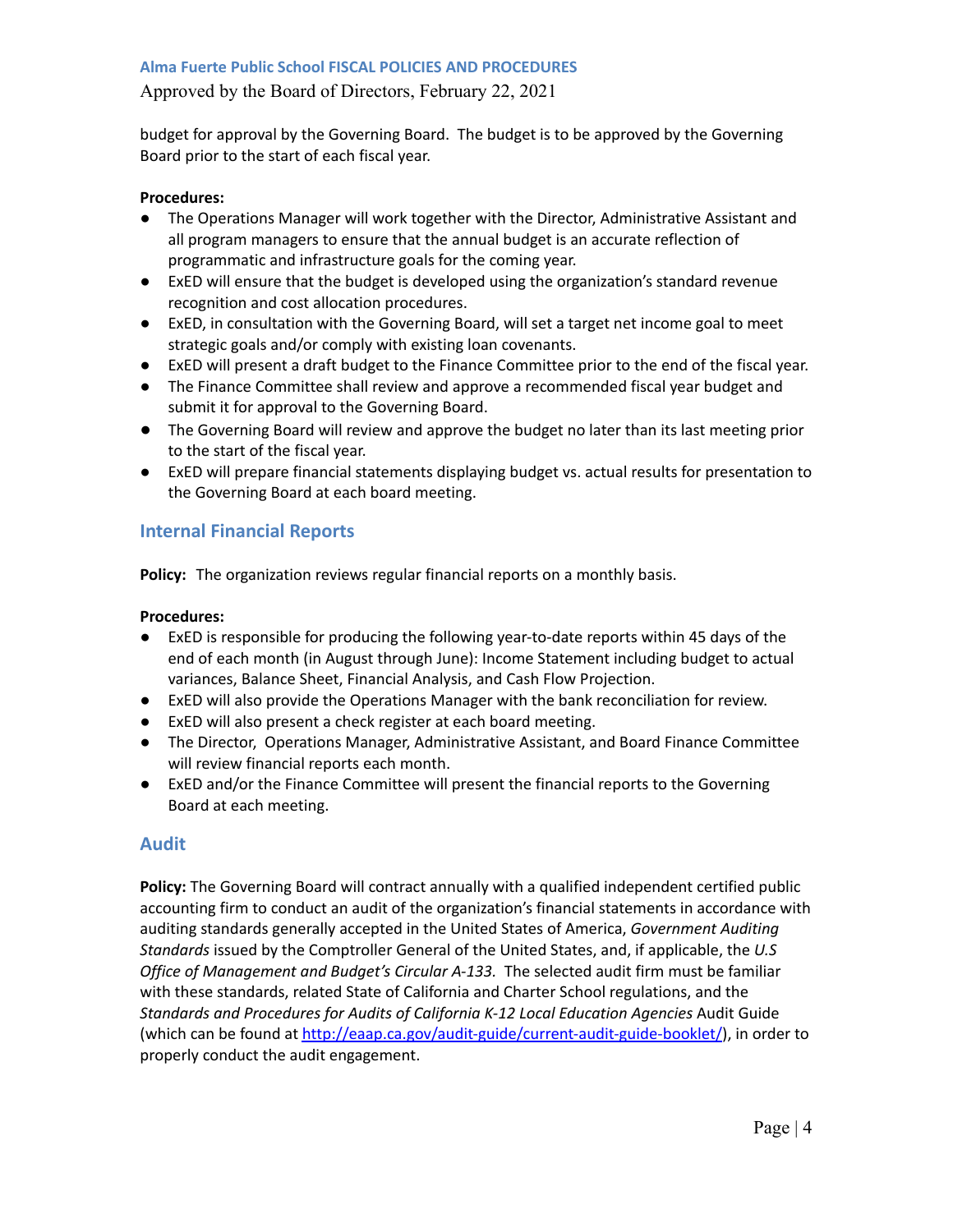Approved by the Board of Directors, February 22, 2021

After six consecutive fiscal years, the organization will contract with a new audit firm or require a change/rotation in audit partners in the seventh year, unless a waiver is obtained from the Educational Audit Appeals Panel. (Education Code 41020).

#### **Procedures:**

- The Governing Board will appoint an Audit Committee of one or more persons by January 1 of each year.
- The Audit Committee may include persons who are not members of the board, but may not include any members of the staff of the corporation, including the president or CEO or the treasurer or CFO. In addition, any person with expenditure authorization or recording responsibilities within the organization may not serve on the committee.
- The Audit Committee will be responsible for contracting with an audit firm by March 1 of each year, unless the existing contract is a multi-year contract.
- The Audit Committee will be responsible for reviewing the results of the annual audit and developing a corrective action plan to address all relevant weaknesses noted by the auditor.
- The Governing Board will review and approve the audit no later than December 15.
- The audit firm will be responsible for submitting the audit to all reporting agencies no later than December 15.

# <span id="page-6-0"></span>**Tax Compliance**

#### <span id="page-6-1"></span>**Exempt Organization Returns**

**Policy:** The audit firm contracted by the Governing Board to conduct the annual financial audit will prepare the annual Federal Form 990 and the California Form 199. The tax forms are to be filed no later than May 15 of each year.

#### **Procedures:**

- ExED will work with the tax preparer to complete the organization's tax returns.
- The Operations Manager will review the tax returns before submitting to the Governing Board for final approval prior to May 15.
- The Form 990 will be available to the public via GuideStar, an information service specializing in reporting on U.S. nonprofit companies.

#### <span id="page-6-2"></span>**Quarterly/Annual Payroll Reports**

**Policy:** ExED will prepare the state and federal quarterly and annual payroll tax forms and will submit the forms to the respective agencies within established deadlines.

- ExED will prepare employee W2s by January 31 each year.
- ExED will file quarterly payroll tax reports (941 and DE9) by the filing deadline.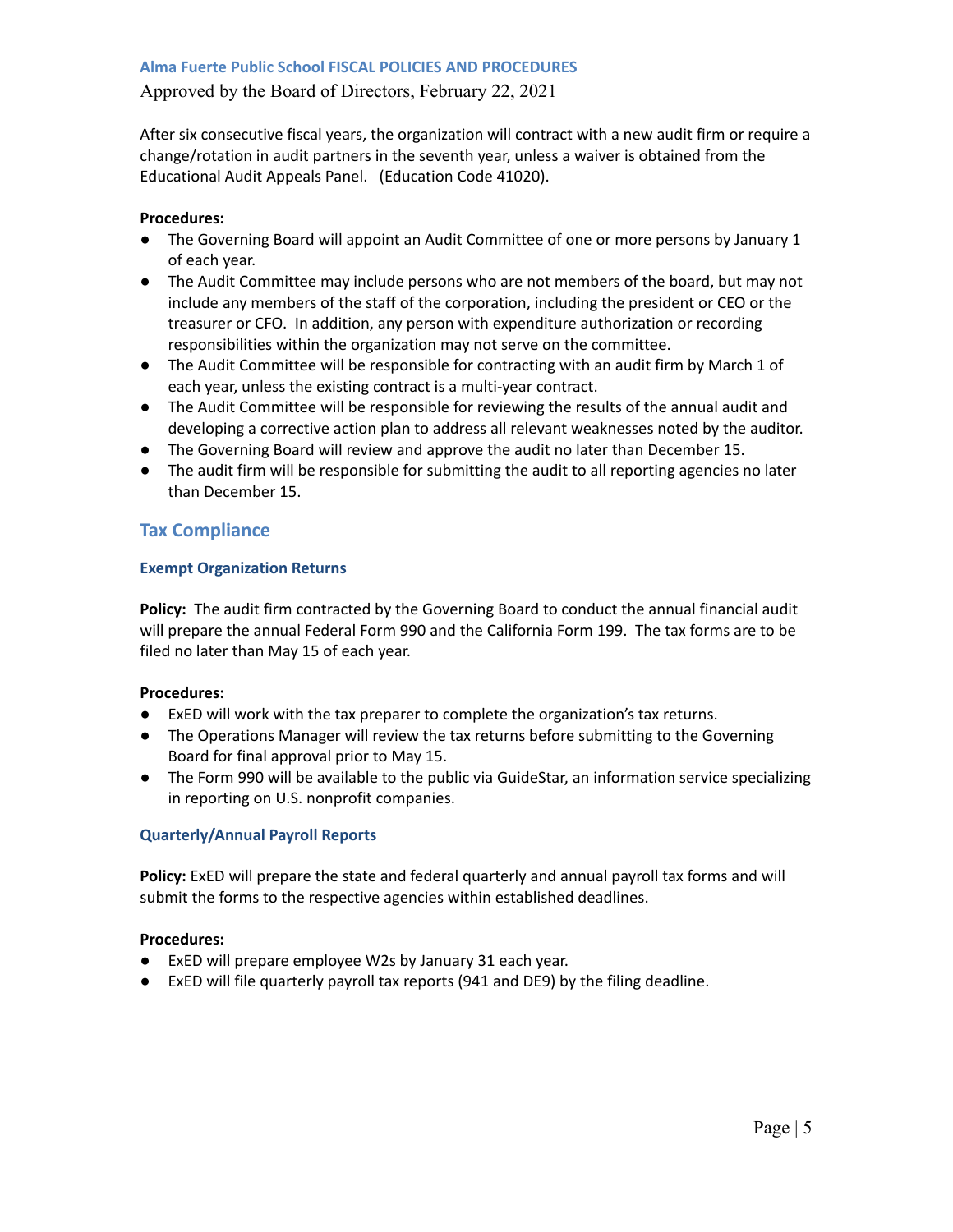# <span id="page-7-0"></span>**Revenue & Accounts Receivable**

# <span id="page-7-1"></span>**Cash Receipts**

**Policy:** Cash receipts (including check or cash payments received via mail or in person and deposits received via Electronic Fund Transfer) shall be recorded completely and accurately to prevent the misappropriation of assets.

#### **Procedures:**

- For each fundraising or other event in which cash or checks will be collected, the Operations Manager or Director will designate a staff member to be responsible for managing the process to collect and hold all cash and checks related to the event.
- The designee will record each transaction in a receipt book or document each item sold at the time the transaction is made in a log or similar.
- The designee shall give the cash, checks, deposit summary, and any related supporting documentation to the Operations Manager and/orAdministrative Assistant immediately.
- The Operations Manager and the designee will recount and reconcile the amount received with the supplied supporting documentation and each will sign for approval. The Operations ManagerAdministrative Assistant will immediately put the funds in a secure, locked location.
- Cash/checks dropped off in the classroom will be held by the teacher. Each morning, the teacher will collect all forms, payments, etc. that have been brought in by students that day and place them in a large envelope. Before the end of the work day, the teacher will bring the envelope from his/her classroom to the office where the cash/checks will be counted by the teacher and the Operations Manager/Administrative Assistant.
- Mail (including anything official such as governmental notices, invoices and checks) received at the school must be opened by office staff members and stamped with a "received" stamp. If possible, the person opening the mail should not also be responsible for making bank deposits.
- Once a week, the Administrative Assistant will log cash or checks received into the Cash Receipts Book. Copies of Cash Receipt records should be sent to ExED for posting into the general ledger.
- When utilizing merchant or online web contribution services, appropriate segregation of duties shall be in place to ensure that no single person is able to perform incompatible functions (custody, recording, approving).

# <span id="page-7-2"></span>**Deposits**

**Policy:** The Operations Manager or designee is responsible for making bank deposits. Deposits totaling less than \$2,000 will be made monthly. Deposits totaling more than \$5,000 will be deposited within one week.

#### **Procedures:**

● The Operations Managerwill restrictively endorse each check received (e.g. For Deposit Only Alma Fuerte Public School).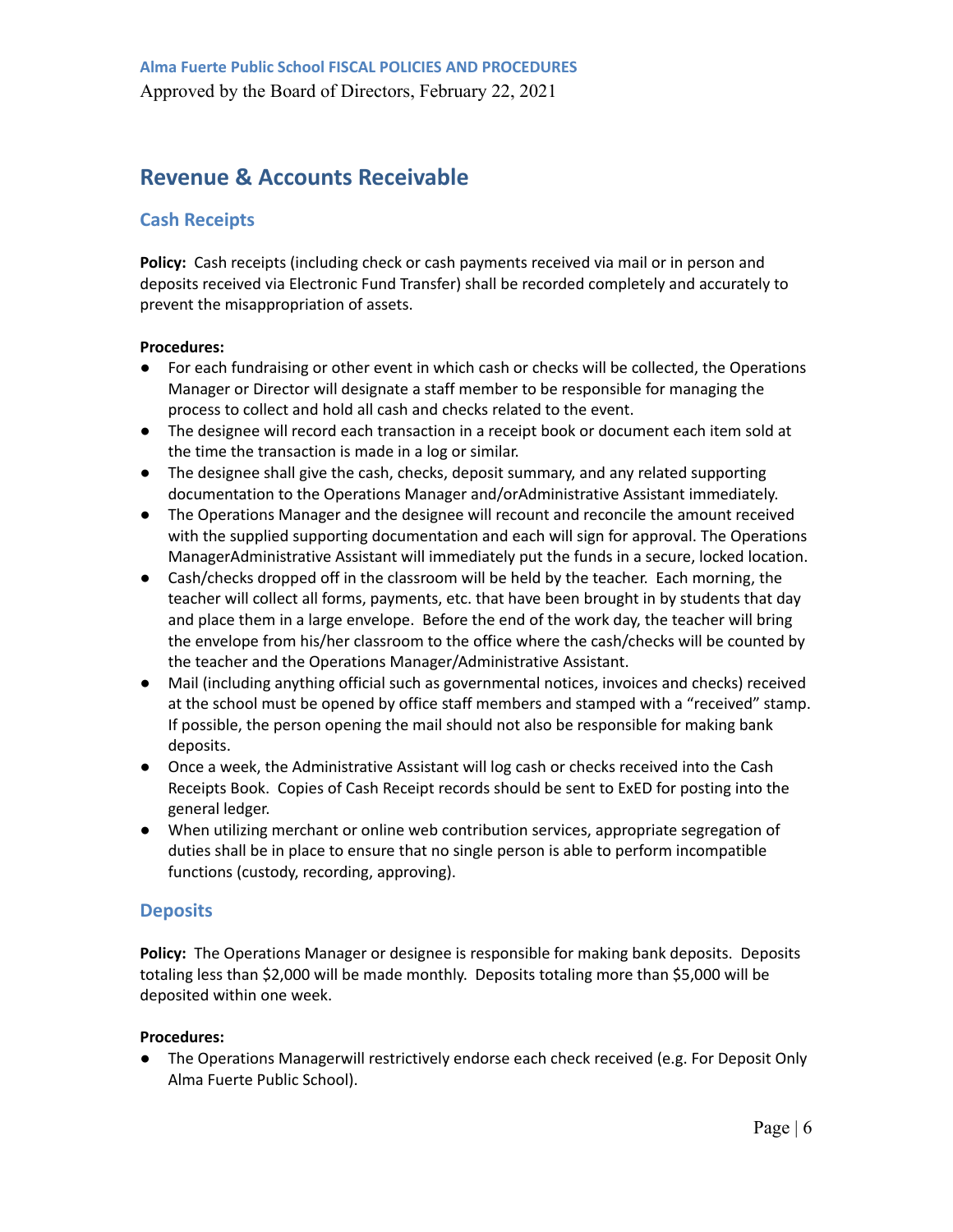Approved by the Board of Directors, February 22, 2021

- The Operations Managerwill prepare a deposit packet itemizing the amount, source, and purpose of each check or cash payment received. The deposit packet will include a copy of each check and a bank deposit slip.
- The Director will review and approve the deposit packet.
- The Operations Manager will make the deposit and attach the deposit receipt to the deposit packet.
- The Administrative Assistant will forward the deposit packet to ExED.
- <span id="page-8-0"></span>● ExED will reconcile the cash receipts to the deposit slip and the bank statement as part of the monthly close process.

# **Expense & Accounts Payable**

# <span id="page-8-1"></span>**Payroll**

Policy: Employees are paid on a semi-monthly basis (10<sup>th</sup> and 25t<sup>h</sup> of each month). Under the supervision of the Operations Manager, ExED will be responsible for processing payroll through a third-party provider.

#### <span id="page-8-2"></span>**Time Sheet Preparation & Approval**

**Policy:** All non-exempt employees are required to record time worked, holidays, and leave taken for payroll, benefits tracking, and cost allocation purposes.

#### **Procedures:**

- Non-exempt employees will be responsible for completing a timesheet, recording hours worked and vacation, sick or holiday time if applicable.
- Each non-exempt employee will approve his/her timesheet via his/her signature or submission through the payroll system.
- Each supervisor will review and approve his/her employees' timesheets by signing each timesheet or approving each timesheet in the payroll system.
- Supervisors will return, either physically or via the payroll system, incomplete timesheets to the employee for revision.
- If an employee is unexpectedly absent and therefore prevented from working on the last day of the pay period or turning in his/her timesheet, the employee is responsible for notifying the signatory supervisor or for making other arrangements to submit the timesheet. The employee must still complete and submit the timesheet upon return.
- Salaried employees are responsible for requesting leave, and supervisors are responsible for tracking leave taken by salaried employees.

#### <span id="page-8-3"></span>**Payroll Additions, Deletions, and Changes**

**Policy:** The Director is authorized to approve all payroll changes within the scope of his/her budget authority.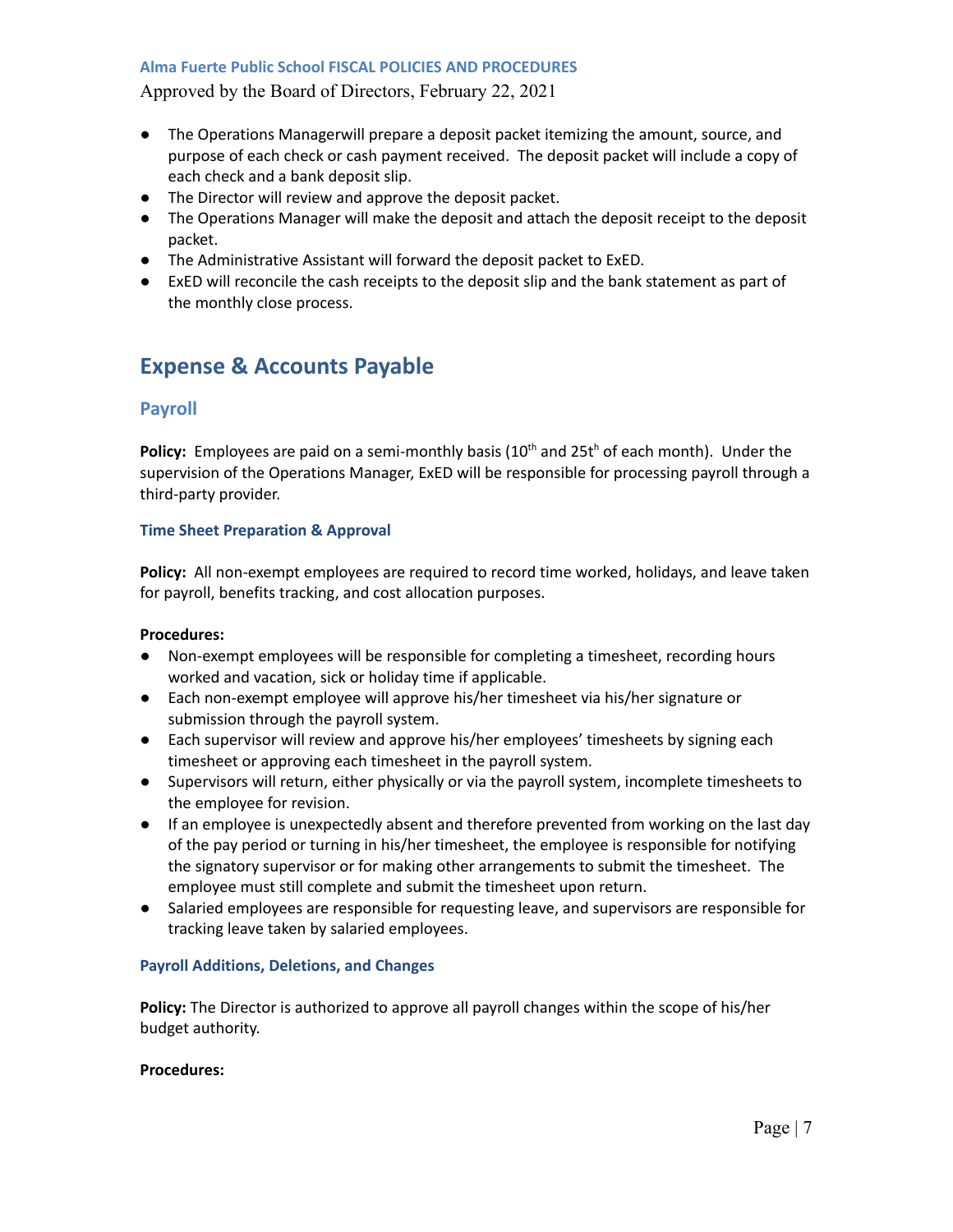Approved by the Board of Directors, February 22, 2021

● The Operations Manager or designee will submit, either physically or electronically via payroll system, new hire or employee change paperwork to ExED prior to the payroll deadline for the first pay period in which the change or addition is to go into effect.

#### <span id="page-9-0"></span>**Payroll Preparation & Approval**

**Policy:** ExED will prepare payroll in accordance with the organization's payroll calendar.

#### **Procedures:**

- Five days prior to each check date, the Operations Manager will review electronic time cards within the payroll system to ensure that they are complete and approved for that pay period.
- The ExED Accounting Analyst, Associate, or Senior Associate assigned to the organization will prepare payroll upon notification from the Operations Manager that payroll for that pay period is approved.
- Once processed, the payroll processor ExED Accounting Manager (AM) or Vice President (VP), School Finance will review the Payroll Review Report for accuracy and completeness and will review the Employee Change Report to verify the appropriateness of all changes.
- The ExED Accounting Manager or Vice President, School Finance will submit payroll to the 3rd party payroll provider for check (if applicable) and direct deposit processing.
- The 3rd party payroll provider will deliver the payroll package to the organization address on file one day prior to the check date (if applicable).
- The Operations Manager or designee will be responsible for opening the payroll package, reviewing reports for accuracy, and notifying ExED of any missing check (if applicable).
- The Operations Manager or designee will distribute pay stubs to employees on the check date (if applicable).

#### <span id="page-9-1"></span>**Pay Upon Termination**

**Policy:** Employees who are discharged shall be paid all wages due at the time of termination. (Labor Code § 201) Employees who quit without giving prior notice shall be paid wages within 72 hours (inclusive of weekends and holidays). If the employee gives at least 72 hours' notice, the wages must be paid on the last day worked. (Labor Code § 202)

- The Operations Manager or Director or designee will inform ExED of any voluntary or involuntary termination immediately and will provide an accounting of the hours/days worked since the last payroll and any accrued Paid Time Off (PTO) to be paid.
- ExED or the Operations Manager will calculate the final check based on the final check calculation. ExED will provide ExED-generated checks to the school in accordance with the timelines required by law. The organization is responsible for obtaining the employee's signature on the final check acknowledgement.
- An employee who quits without 72 hours' notice may request that his or her final wage payment be mailed to a designated address. The date of mailing will be considered the date of payment. (Labor Code § 202)
- The final check may not be provided via direct deposit.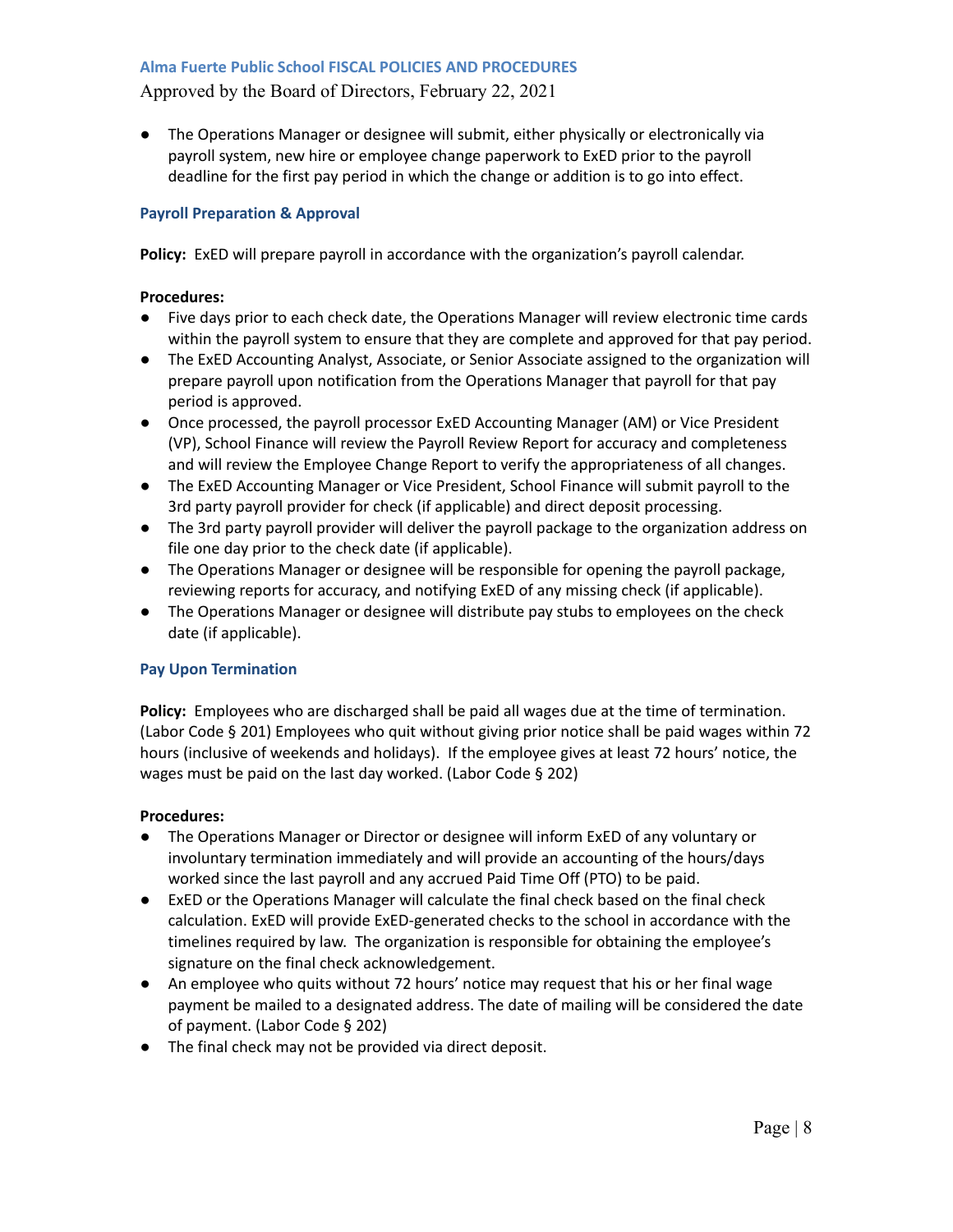Approved by the Board of Directors, February 22, 2021

● The organization must provide ExED with a list of non-returning staff two weeks prior to the last day of instruction to ensure that final checks are distributed in accordance with labor law.

# <span id="page-10-0"></span>**Purchases & Procurement**

**Policy:** All purchases must be authorized by the Director . Any expenditure in excess of \$5,000 for the purchase of a single item should have bids from three (3) suppliers if possible. Any food contract that exceeds \$150,000 (the small purchase threshold set by the US Department of Agriculture) shall follow a competitive bid process.

Goods or services purchased with federal funds must follow federal procurement guidelines as outlined in Education Department General Administration Regulations (EDGAR), Part 80—Uniform Administrative Requirements for Grants and Cooperative Agreements to State and Local Governments, Sub-part C (Post Award Requirements), Section 80.36 (Procurement) located at: [http://www2.ed.gov/policy/fund/reg/edgarReg/edgar.html.](http://www2.ed.gov/policy/fund/reg/edgarReg/edgar.html)

The Governing Board must approve any contract over \$10,000.

#### **Procedures:**

- All purchases over \$200 require a purchase requisition.
- The Director will approve the purchase requisition after determining:
	- If the expenditure is budgeted.
	- If funds are available for the expenditure.
	- If the expenditure is allowable under the appropriate revenue source.
	- If the expenditure is appropriate and consistent with the vision, approved charter, school policies and procedures and any related laws or applicable regulations.
	- If the price is competitive and prudent and proper bidding procedures have been followed.
- The Governing Board will review expenditures during each board meeting through the review of a check register that will list all checks written since the Governing Board's last meeting and will include the check #, check date, payee, and check amount.

#### *Contracts*

- The Operations Manager will consider in-house capabilities to accomplish services before contracting for them.
- The Administrative Assistant will keep and maintain a contract file evidencing the competitive bids obtained (if any were required) for any contract over \$5,000.
- The Administrative Assistant will confirm that the contractor is not listed in the US government's Suspended or Disbarred list via a search of the System for Award Management [\(www.sam.gov](http://www.sam.gov)). The Administrative Assistant will keep a record of all searches.
- The Administrative Assistant will ensure that a written contract clearly defining work to be performed is on file for all contract service providers (i.e. consultants, independent contractors, subcontractors).
- Contract service providers must show proof of being licensed and bonded, if applicable, and of having adequate liability insurance and workers' compensation insurance currently in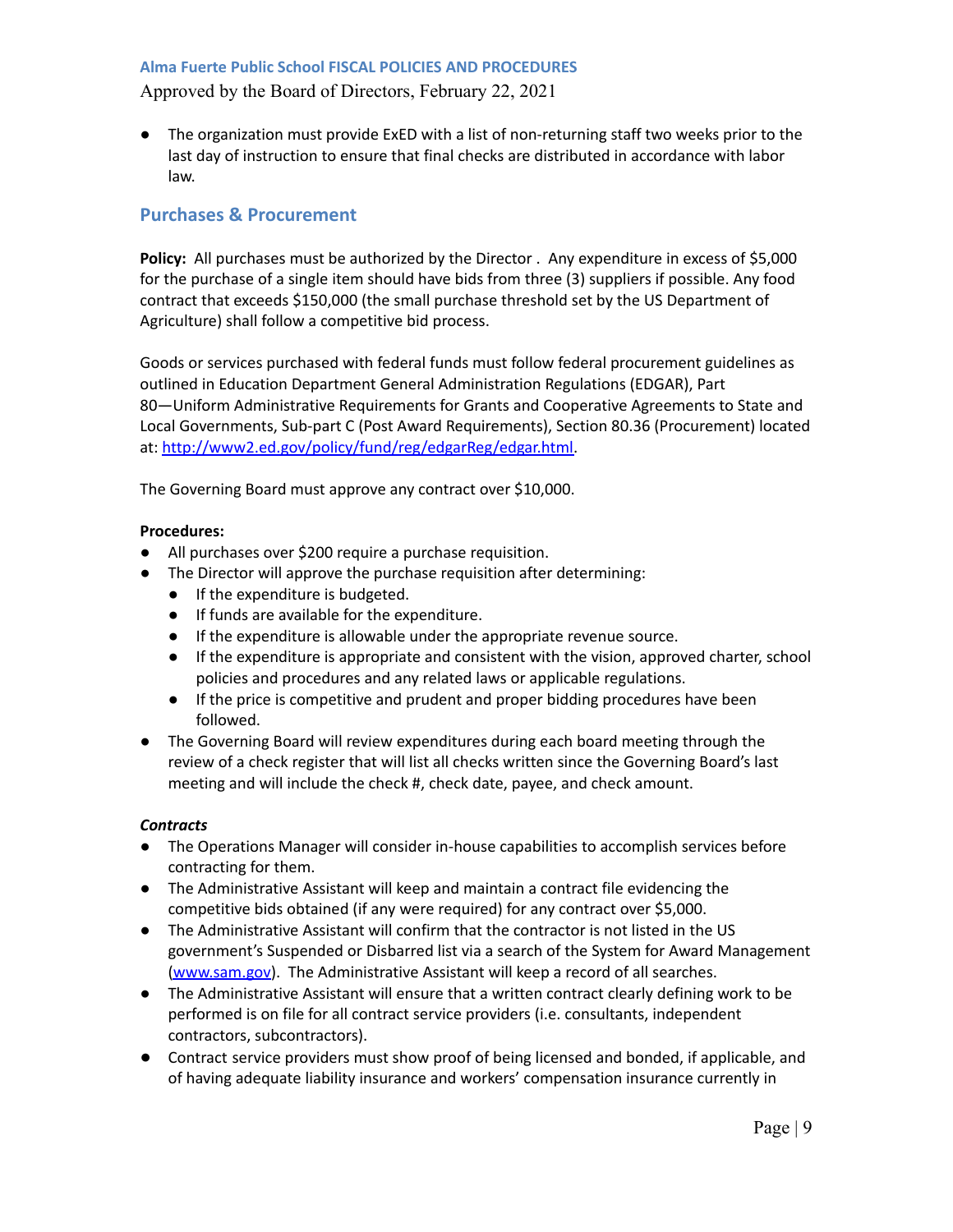#### Approved by the Board of Directors, February 22, 2021

effect. The Operations Manager may also require that contract service providers list the school as an additional insured.

- The Operations Manager will approve proposed contracts and modifications in writing.
- Contract service providers will be paid in accordance with approved contracts as work is performed.
- The Operations Manager will be responsible for ensuring the terms of the contracts are fulfilled.
- Per the organization's Policy Against Conflicts of Interest and Nepotism, potential conflicts of interest will be disclosed upfront, and the Operations Manager and/or Member(s) of the Governing Board with the conflict will excuse themselves from discussions and from voting on the contract.

# <span id="page-11-0"></span>**Credit Cards**

**Policy:** Organization credit cards shall only be issued with the formal approval of the Governing Board and may only be used for organization-related expenditures.

#### **Procedures:**

- Purchase requisition and other documentation requirements apply to credit card purchases, including purchase amount limits and approvals.
- The bank and/or consumer credit card (Amazon, Home Depot, Staples, etc.) will be kept under the supervision of the card holder.
- An itemized receipt should be turned in for all purchases.
- If receipts are not available, missing or contain an inappropriate expense, the individual making the charge will be held responsible for payment.
- In the case of a missing receipt, a missing receipt form shall be submitted and approved by the Operations Manager. Should the Operations Manager be required to complete a "missing receipt" form, authorization must be granted by the Director.
- Credit cards will bear the names of both the organization and the cardholder as authorized by the Governing Board.
- Cardholders will be the Operations Manager and Director. Any other cardholders will be approved by the Board of Directors.
- No personal charges are permitted.
- All reward points or discounts are property of the school. Use of such points or discounts is at the discretion of the Operations Manager and should be used for the benefit of the organization.
- Upon termination, the employee shall immediately return the credit card and all receipts to the Operations Manager.

# <span id="page-11-1"></span>**Debit Cards**

**Policy:** Organization debit cards are not permitted.

#### **Procedures:**

If a debit card is automatically issued by the bank, the Operations Manager will:

- Contact the bank to deactivate debit card service from the account.
- Destroy the physical debit card.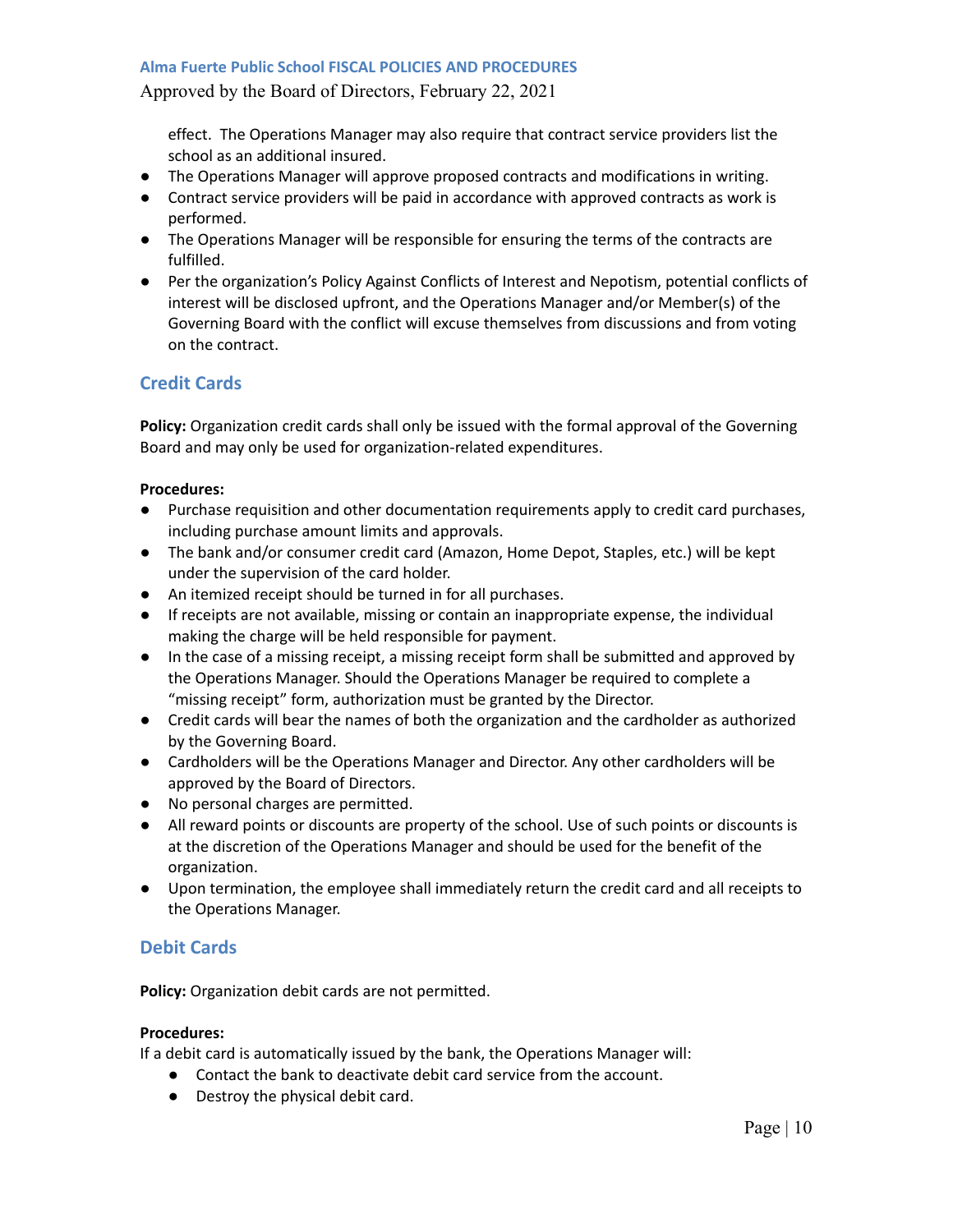# <span id="page-12-0"></span>**Independent Contractors**

**Policy:** The organization will comply with all applicable federal and state laws relative to the use of independent contractors.

#### **Procedures:**

- The Operations Manager or Director has the authority to establish a contract with an independent contractor and is responsible for verifying that the person is appropriately classified as an independent contractor and not as an employee and for obtaining a Form W-9.
- School employees may not serve as independent contractors.
- Contract service providers must show proof of being licensed and bonded, if applicable, and of having adequate liability insurance and workers' compensation insurance currently in effect. The Operations Manager may also require that contract service providers list the school as an additional insured.
- All services performed by independent contractors will be processed as accounts payable.
- At the close of the calendar year, ExED will issue a Form 1099 to all independent contractors in accordance with IRS regulations.

# <span id="page-12-1"></span>**Invoice Approval & Processing**

Policy: The Director must approve all invoices. Any invoice over \$10,000 must also receive approval from a member of the Board. The following procedures will be performed either manually or electronically.

#### **Procedures:**

- The Administrative Assistant will open and review invoices and bills and will notify the Operations Manager of any unexpected or unauthorized expense.
- When receiving tangible goods from a vendor, the Administrative Assistant will trace the merchandise to the packing list and note any items that were not in the shipment.
- The Administrative Assistant will code invoices to the correct budget line.
- Invoices are then routed to the Director for payment approval.
- If the vendor is a sole proprietor or a partnership (including LP, and LLP) providing a service, the Administrative Assistant will obtain a W-9 from the vendor prior to submitting any requests for payments to ExED.
- ExED will review the invoice for sufficient supporting documentation, verify the coding, and process payment.

# <span id="page-12-2"></span>**Cash Disbursements**

**Policy:** Bank checks will be issued upon receipt of appropriate documentation (e.g. vendor invoice, purchase order, packing slip, etc.).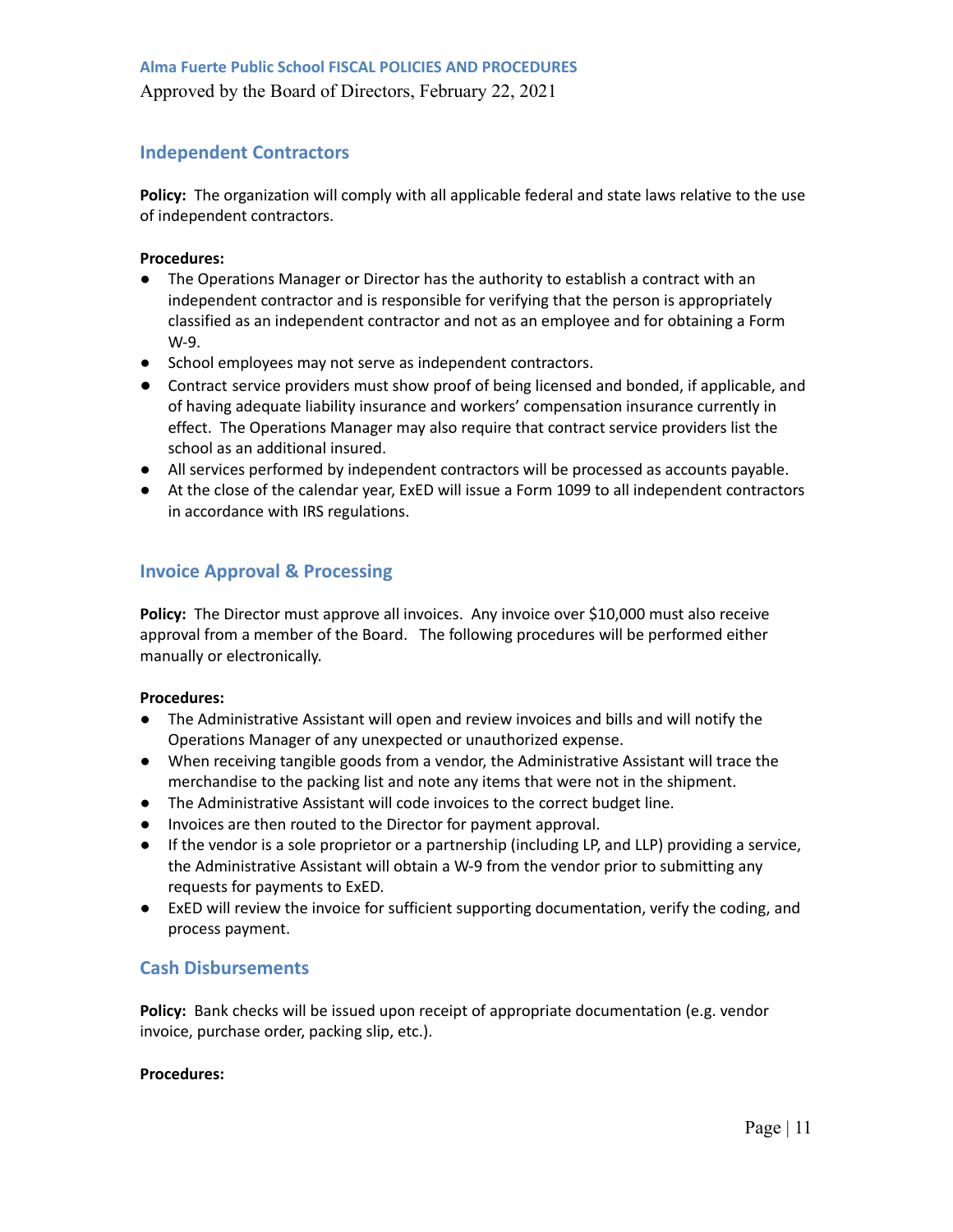Approved by the Board of Directors, February 22, 2021

- Once an invoice is approved by the Operations Manager for payment, the ExED Accounting Analyst will prepare an in-sequence check and will submit the check to the ExED AM or VP.
- The ExED AM or VP will review the supporting documentation for completeness and the check for accuracy and will sign the check with the Operations Manager' facsimile signature stamp, and a Board Member's facsimile signature stamp if the check is over \$10,000, which are maintained in a secured location when not in use.
- ExED will distribute the check as follows:
	- Original mailed or delivered to payee
	- Duplicate or voucher attached to the invoice and filed by vendor name by an ExED accountant.
- Should a check need to be voided, "VOID" will be written in ink on the signature line of the check.
- Checks will be considered void after 90 days of issuance.

# <span id="page-13-0"></span>**Wire Transfers**

**Policy:** Wire transfers initiated by the client or ExED will be executed upon receipt of appropriate documentation (e.g. vendor invoice, purchase order, packing slip, etc.). Any wire transfer over \$10,000 must also receive approval from a member of the Board.

#### **Procedures for ExED executed wire transfers:**

- ExED will initiate and execute wire transfers with supporting documentation for the following:
	- o Routine wires initiated and executed by ExED:
		- Please list
		- i.e. semi-monthly Payroll, LACOE Retirement contributions
- All other ExED executed wire transfers will adhere to the following procedures:
	- o Operations Manager will review all supporting documentation and
		- approve. The school will then send all documentation to ExED
	- o ExED will execute the wire transfer

# **Procedures for client initiated and executed wire transfers:**

- Someone other than the Operations Manager (wire approver) shall prepare all supporting documentation for the wire transfer
- Operations Manager will review all supporting documentation and approve in writing
- School will send all documentation to ExED

# **Petty Cash**

<span id="page-13-1"></span>**Policy:** The School does not use petty cash.

# **Employee and Volunteer Expense Reimbursements**

**Policy:** The organization will reimburse pre-authorized school-related expenses that are accompanied by an original receipt or other appropriate documentation. Only the Operations Manager or Director may incur school-related expenses without pre-approval.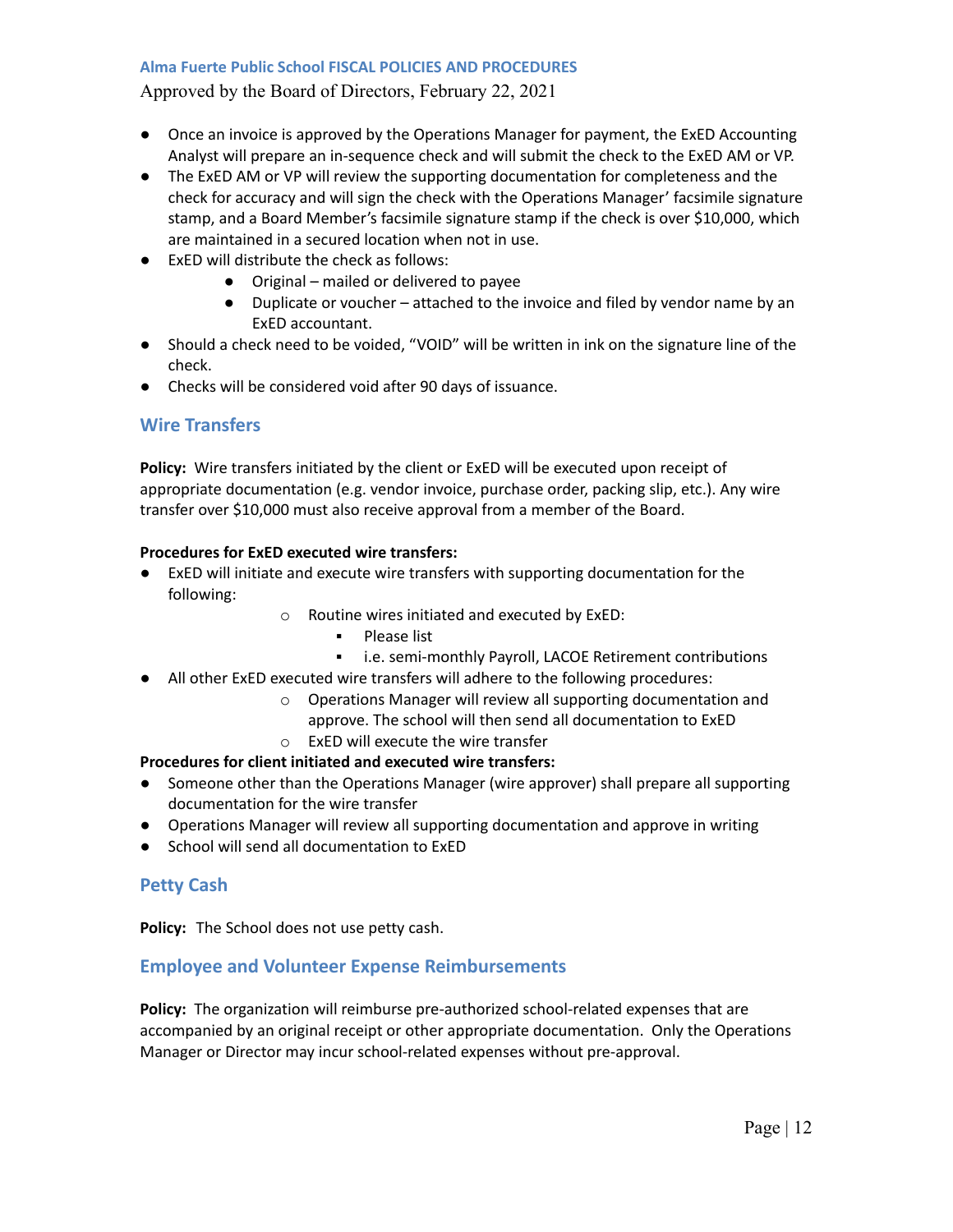Approved by the Board of Directors, February 22, 2021

#### **Procedures:**

- An employee or school volunteer seeking to make a school-related purchase must obtain pre-approval from the Operations Manager.
- Employees will submit signed expense reports monthly, as necessary, to the Operations Manager for approval. Original receipts or other appropriate documentation (e.g. email receipt) must be attached to the expense report.
- Director expense reports must be approved by a member of the board.
- The Administrative Assistant will submit the approved expense report and supporting documentation to ExED.
- ExED will issue a reimbursement check within five business days of receipt of appropriate and complete documentation.
- Employees will submit expense reports within the fiscal year in which the expenses were incurred.
- The organization reserves the right to refuse reimbursement for any inappropriate expenses made.

#### <span id="page-14-0"></span>**Travel Expenses**

**Policy:** The Operations Manager or Director must pre-approve all school related travel. Mileage will be reimbursed at the organization-approved mileage rate, not to exceed the current IRS reimbursement rate.

#### **Procedures:**

- For the purposes of mileage reimbursement, where a trip is commenced or terminated at the employee's home, the distance traveled shall be reduced by the employee's home-to-office commute distance.
- Employees will be reimbursed for overnight stays at hotels/motels when pre-approved by an administrator and the event is more than 50 miles from either the employee's residence or the school site. Hotel rates will be negotiated at the lowest level possible, including the corporate, nonprofit or government rate if offered, and the lowest rate available.
- Employees will be reimbursed up to the established per diem rate found at (http://www.gsa.gov/portal/category/100120 - US Government Rates) for any breakfast, lunch, dinner, or incidental expense that is not included as part of the related event. Employees will be responsible for any excess expenses beyond the established per diem rate.
- Transportation expenses such as airfare will be purchased at the lowest rate available.
- Employees should utilize bus/shuttle service whenever possible. When traveling in groups, taxis may be more economical. Employees should choose between long-term parking or a taxi based on whichever is the most economical for the organization.
- After the trip, the employee must enter all of the appropriate information on an expense report, attach original receipts, and submit it to the Operations Manager or Director for approval and then on to ExED for processing.

#### <span id="page-14-1"></span>**Governing Board Expenses**

- The individual incurring authorized expenses while carrying out the duties of the school will complete and sign an expense report and attach original receipts.
- The Operations Manager and/or another board member will approve and sign the expense report, and submit it to ExED for payment.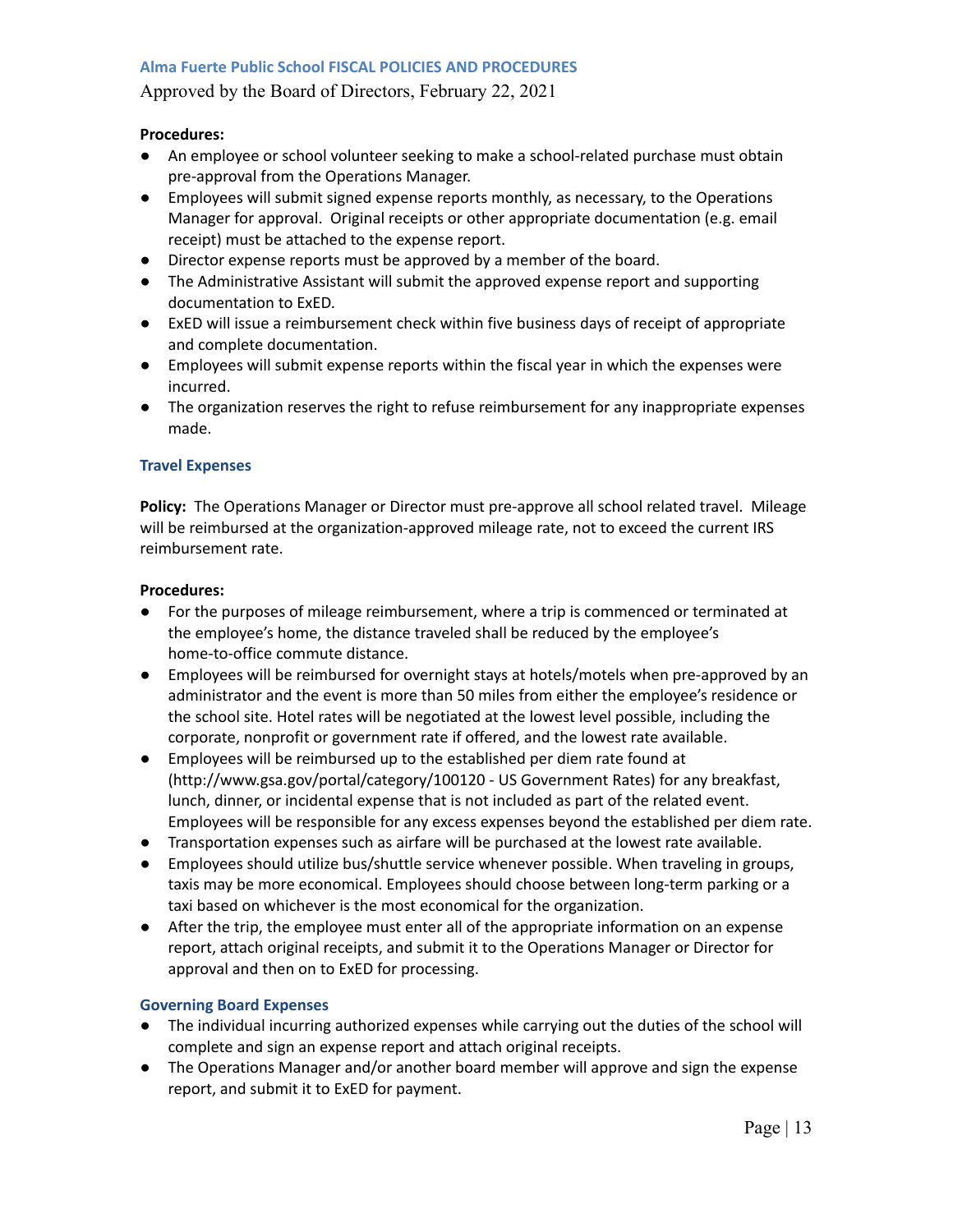# <span id="page-15-0"></span>**Asset Management**

# <span id="page-15-1"></span>**Cash Management and Investments**

**Policy:** All funds will be maintained in a high quality financial institution or invested with the following objectives in order of priority; preservation and safety of principal, liquidity, and yield.

#### **Procedures:**

- The Operations Manager will obtain Governing Board approval before opening or closing a bank account.
- The Governing Board will adopt an investment policy before funds are to be invested.

# <span id="page-15-2"></span>**Capital Equipment**

**Policy:** The organization capitalizes any item, purchased or donated, with a value of \$1,000 or more and with a useful life of more than one year.

#### **Procedures:**

- ExED will maintain a ledger of all capitalized items. The ledger will include the original purchase price and date and a brief description of the asset.
- The organization will take a physical inventory of all assets within 90 days of the end of each fiscal year, indicating the condition and location of the asset.
- The organization will maintain a separate inventory of all property and equipment purchased with federal funds, and all property and equipment will be labeled accordingly.
- The Operations Manager will be notified of all cases of theft, loss, damage or destruction of assets.
- The Administrative Assistant will submit to ExED written notification of plans for disposing of assets with a clear and complete description of the asset and the date of the disposal.

# <span id="page-15-3"></span>**Loans**

**Policy:** The Governing Board will approve all loans from third parties. In the case of a long-term loan, approval may also be required from the chartering authority in accordance with the terms of the charter and/or other lenders in accordance with the loan documents. Employee loans, including salary advances, are not allowed.

- **●** The Director and/or Governing Board designee shall review and sign the promissory note before funds are borrowed.
- **●** The organization will request and receive approval from LACOE prior to accepting public, private or commercial loans or other debt instruments.
- **●** Loan agreements should specify all applicable terms, including the purpose of the loan, the interest rate, and the repayment schedule.
- **●** Loan covenants and reporting requirements are to be acknowledged by the board at the time of adoption.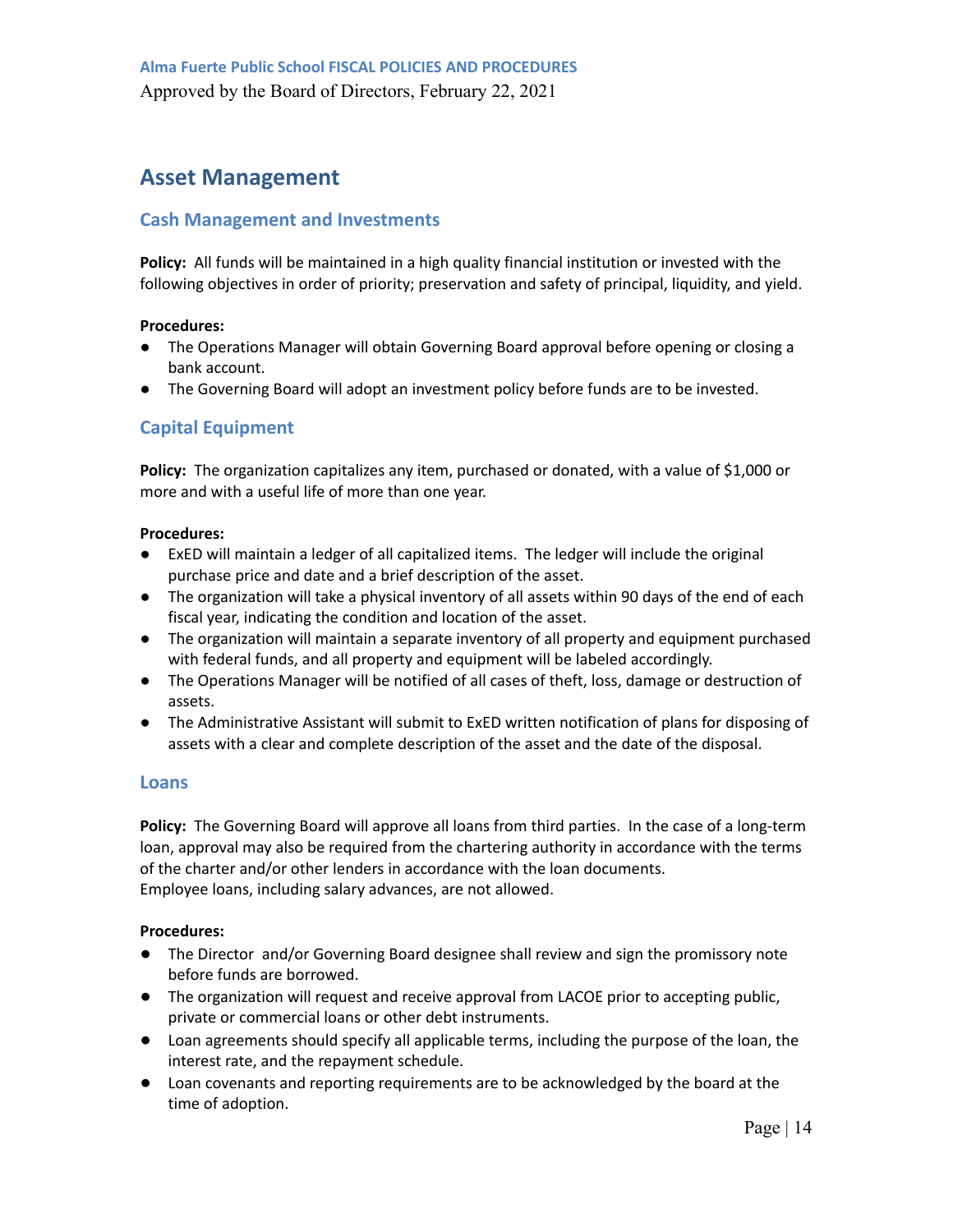Approved by the Board of Directors, February 22, 2021

#### <span id="page-16-0"></span>**Insurance**

**Policy:** The organization will maintain insurance with a high quality insurance agency at all times for:

- General Liability
- Property
- Workers' Compensation
- Professional Liability
- Directors' and Officers' Coverage

Umbrella and student accident policies are considered prudent add-ons.

#### **Procedures:**

- The Operations Manager will carefully review insurance policies with the Broker on an annual basis prior to renewal to determine compliance with Charter authorizer and any applicable loan covenant requirements.
- The Operations Manager or Administrative Assistant will forward to ExED all insurance policies and related documents (e.g. certificates of insurance, claim forms, etc.).

# <span id="page-16-1"></span>**Parking Lot Liability**

**Policy:** Parking lot related incidences are not covered under any school insurance policy. The organization assumes no liability for damage to cars unless a student is observed by an adult accidentally causing damage to a vehicle while engaged in a school activity.

#### **Procedures:**

- If a student willfully causes damage the student's parent or guardian is responsible.
- If a parent or other visitor causes damage, that individual is responsible.
- If an employee causes damage, the employee is responsible.
- If an unknown person causes damage and there is no witness, the affected individual would determine if he/she has applicable coverage though his/her individual insurance policies.

# <span id="page-16-2"></span>**Operating Reserves**

**Policy:** The organization will ensure adequate cash balances to meet annual cash flow needs. The target minimum operating reserve fund is recommended to be equal to 3 months of average operating costs. The amount of Operating Reserves will be calculated each year after approval of the annual budget and included in monthly financial reports.

- ExED will monitor the organization's reserve level and will report the reserve level to the Director, Operations Manager and the Governing Board on a monthly basis.
- It is the responsibility of the Director, Operations Manager and the Governing Board to understand the organization's cash situation and it is the responsibility of the Operations Manager to prioritize payments as necessary to manage cash flow.